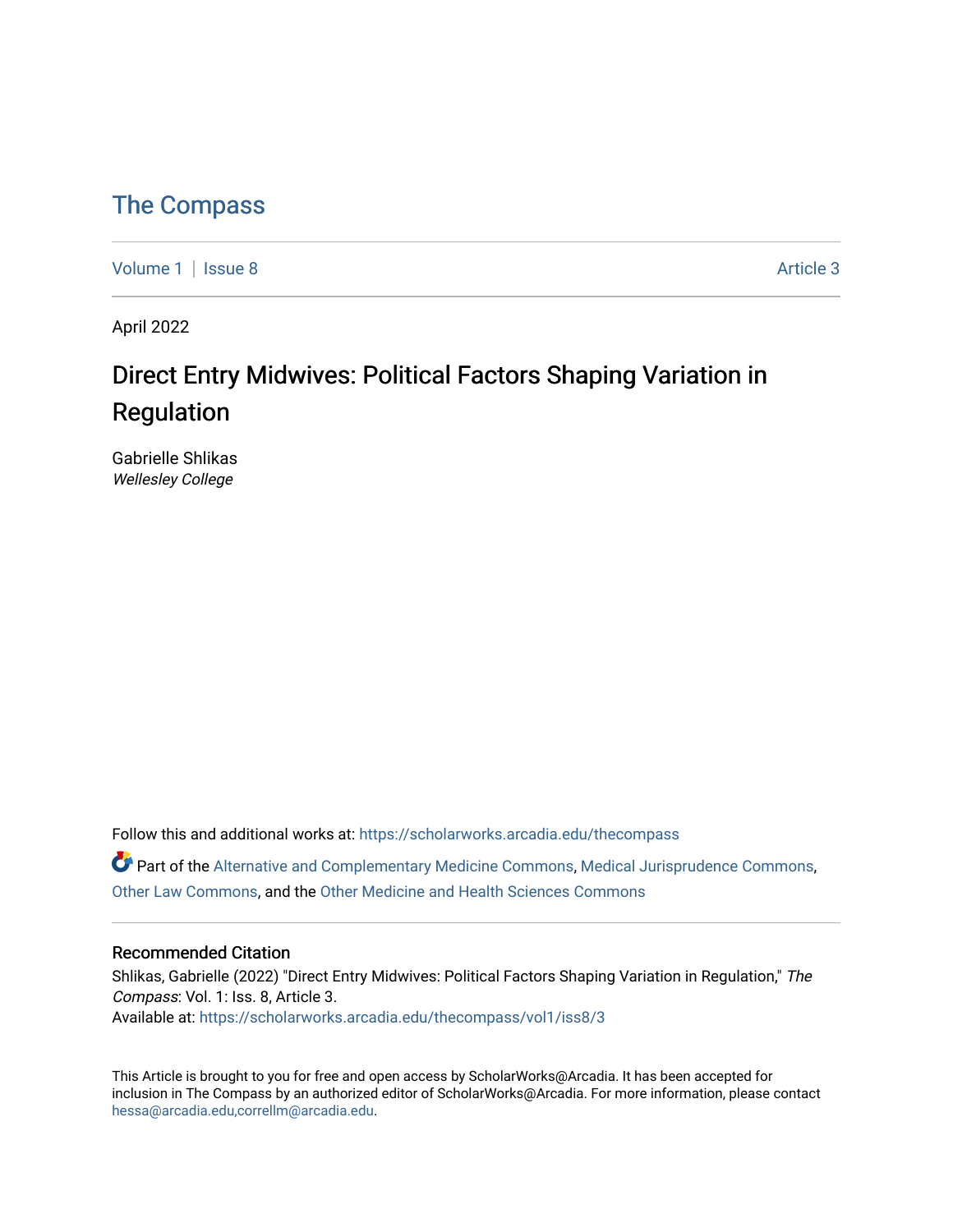# **Direct Entry Midwives: Political Factors Shaping Variation in Regulation**

**By:** Gabrielle Shlikas, *Wellesley College*

### **Introduction and Context**

Within the United States, the narrative surrounding the use of midwives focuses heavily on the safety within said field. The rate of home births in the United States is low,<sup>1</sup> yet continues to rise. The rate of home births in 2017 reached 1.61%<sup>2</sup> , up 77% from 2004.<sup>3</sup> This rising number has prompted discussion of midwife regulation in relation to the safety of mother and child. With the number of midwife-attended home births<sup>4</sup> increasing, an analysis of the varying state regulations regarding different types of midwives is necessary.

The current popular and medical discussion in regard to midwives focuses on topics of health and safety outcomes. Multiple articles regarding testimonials about home births gone right<sup>5</sup> or horrifically

wrong $^6$  are prevalent, $^7$  as well as articles and studies $^8$ weighing the safety<sup>9</sup> of home births<sup>10</sup> and midwives.<sup>11</sup> Bambi Chapman, a resident of Ohio, chose to use a midwife and attempt a homebirth for her second child after a traumatic birth experience with her first child. After delivering the baby, her midwife assured her that everything was normal. Only hours later, her daughter stopped breathing and was unable to be resuscitated by doctors. The coroner informed the family that had her (direct entry) midwife not missed signs of respiratory distress, her child could still be alive.<sup>12</sup> This is only one of countless stories from women who engaged with midwives to assist in their homebirth, only to have something go wrong. It is only later that they learn things that trouble them, such as the lacking regulation of midwives in their states, as well as the

1 Belluck, Pam, "As Home Births Grow in U.S., a New Study Examines the Risks," *New York Times*, December 31, 2015, www.nytimes.com/2015/12/31/health/as-home-births-grow-in-us-a-new-study-examinesthe-risks.html.

2 Marian F. MacDorman and Eugene Declercq, "Trends and State Variations in Out-of-Hospital Births in the United States, 2004-2017," *Birth: Issues in Perinatal Care* 46, no. 2 (June 2019), https://doi.org/10.1111/ birt.12411.

3 Ibid.

4 Marit L. Bovbjerg, "Perspectives on Risk: Assessment of Risk Profiles and Outcomes among Women Planning Community Birth in the United States," *Birth 44,* no. 3 (September 2017), https://doi.org/10.1111/ birt.12288.

5 Madison Park, "Home Births: No Drugs, No Doctors, Lots of Controversy," CNN, August 9, 2010, www. cnn.com/2010/HEALTH/08/09/home.births.debate/index.html.

6 Jen Cutts, "Confession: My Home Birth Sucked," *Today's Parent*, January 19, 2017, www.todaysparent. com/pregnancy/confession-my-home-birth-sucked/.

7 The Editors, "The U.S. Needs More Midwives for Better Maternity Care," *Scientific American*, February 1, 2019, www.scientificamerican.com/article/the-u-s-needs-more-midwives-for-better-maternity-care/.

8 Joseph R. Wax et al., "Maternal And Newborn Outcomes in Planned Home Birth vs Planned Hospital Births: A Metaanalysis." *American Journal of Obstetrics & Gynecology* 203, no. 3 (July 2 2010): 243.e1 - 243. e8, https://doi.org/10.1016/j.ajog.2010.05.028.

9 Belluck, "As Home Births Grow in U.S., a New Study Examines the Risks."

10 "Home Birth: Know the Pros and Cons," Mayo Clinic, Mayo Foundation for Medical Education and Research, October 13, 2018, www.mayoclinic.org/healthy-lifestyle/labor-and-delivery/in-depth/home-birth/art-20046878

11 The Editorial Board, "Are Midwives Safer Than Doctors?" *New York Times*, December 15, 2014, www. nytimes.com/2014/12/15/opinion/are-midwives-safer-than-doctors.html.

12 Danielle Friedman, "Home Birth Nightmares: Mothers Share Their Stories," *Daily Beast*, September 9, 2010, www.thedailybeast.com/home-birth-nightmares-mothers-share-their-stories.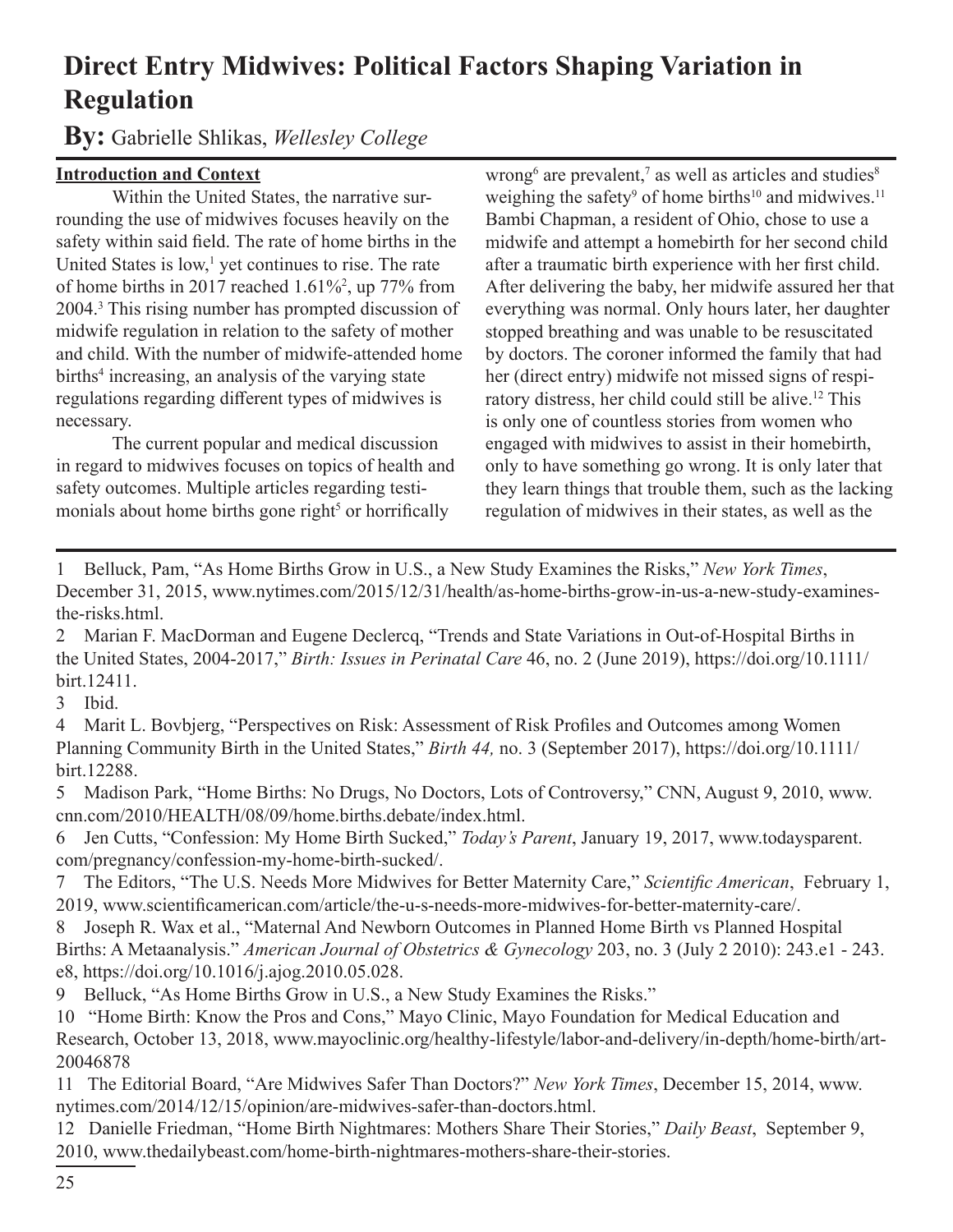fact that their midwife may have attended multiple births where the infant died.<sup>13</sup> Stories of midwives performing risky births whilst having subpar credentials are recurrent, $14$  as well as investigations revealing disregard for state and local regulations regarding midwives and birthing centers.<sup>15</sup> Though the American College of Obstetricians and Gynecologists "believes that hospitals and accredited birth centers are the safest settings for birth," home births continue to rise today against the traditional advice of medical professionals.16 "Licensed midwives attending child births at birthing centers or private residences are not healthcare professionals," reads a Sarasota County EMS Handbook, encapsulating a popular opinion within the medical community concerning the status of non-nurse midwives in the medical community.<sup>17</sup>

As home births become more common,<sup>18</sup> planned home births are more frequently attended by a direct entry midwife rather than a certified nurse midwife.19 The discussion surrounding this rise in utilization is focused on safety, as highlighted by the aforementioned articles.

There are multiple types of midwives under different definitions depending on state regulations.<sup>20</sup>

Certified nurse midwives are women who are midwives and nurses, whereas direct entry or certified practicing midwives are women who do not have nursing or medical degrees.<sup>21</sup> Certified nurse midwives vary less across states because they are required to have a nursing degree from either an accredited nurse midwife school or a traditional nursing program. An RN seeking to become a certified nurse midwife may become one with midwife training yet remains at the level of an RN. While the certified nurse midwife regulations vary across states, certified nurse midwives primarily work in professional settings and are legal in all  $50$  states.<sup>22</sup>

Legislation varies from state to state regarding the certification and privileges afforded to direct entry midwives. Direct entry midwives are the most variably regulated<sup>23</sup> state to state. They are banned in four states, regulated in 32, and completely unregulated in 14 states.<sup>24</sup>

The same direct entry midwife can practice with no license in West Virginia,<sup>25</sup> is prohibited from practicing in Georgia,<sup>26</sup> and is required to have a license to practice in Texas.<sup>27</sup> This raises the question as to why there is such a large divergence across states.

13 Ibid.

19 "Planned Home Birth," ACOG.

20 "Types of Midwives," Midwives Alliance of North America, https://mana.org/about-midwives/types-ofmidwife#:~:text=The%20most%20common%20types%20of,and%20Certified%20Midwives%20(CM). For general purposes and this paper, I will be using the Midwives Alliance of North America (MANA) definitions regarding the different classifications of midwives.

21 Ibid.

22 Ibid.

- 24 Ibid.
- 25 Ibid.
- 26 Ibid.
- 27 Ibid.

<sup>14</sup> Neil Vigdor, "Unlicensed Nebraska Midwife Is Arrested in Newborn's Death After Home Delivery," *New York Times,* July 6, 2019, www.nytimes.com/2019/07/06/us/nebraska-midwife.html.

<sup>15</sup> Emily Le Coz, Josh Salman, and Lucille Sherman, "Attempted Out-of-Hospital Birth Takes Tragic Turn for New Parents," *Sarasota Herald-Tribune*, February 17, 2019, www.heraldtribune.com/news/20190222/ attempted-out-of-hospital-birth-takes-tragic-turn-for-new-parents/1.

<sup>16</sup> "Planned Home Birth," ACOG, April 2017, www.acog.org/Clinical-Guidance-and-Publications/ Committee-Opinions/Committee-on-Obstetric-Practice/Planned-Home-Birth.

<sup>17</sup> Le Coz, Salman, and Sherman, "Attempted Out-of-Hospital Birth Takes Tragic Turn for New Parents." 18 Melissa Cheyney, "Outcomes of Care for 16,924 Planned Home Births in the United States: The Midwives Alliance of North America Statistics Project, 2004 to 2009," *Journal of Midwifery & Women's Health 59*, no. 1 (January 20, 2014), https://doi.org/10.1111/jmwh.12172.

<sup>23</sup> "State By State," Midwives Alliance of North America, mana.org/about-midwives/state-by-state.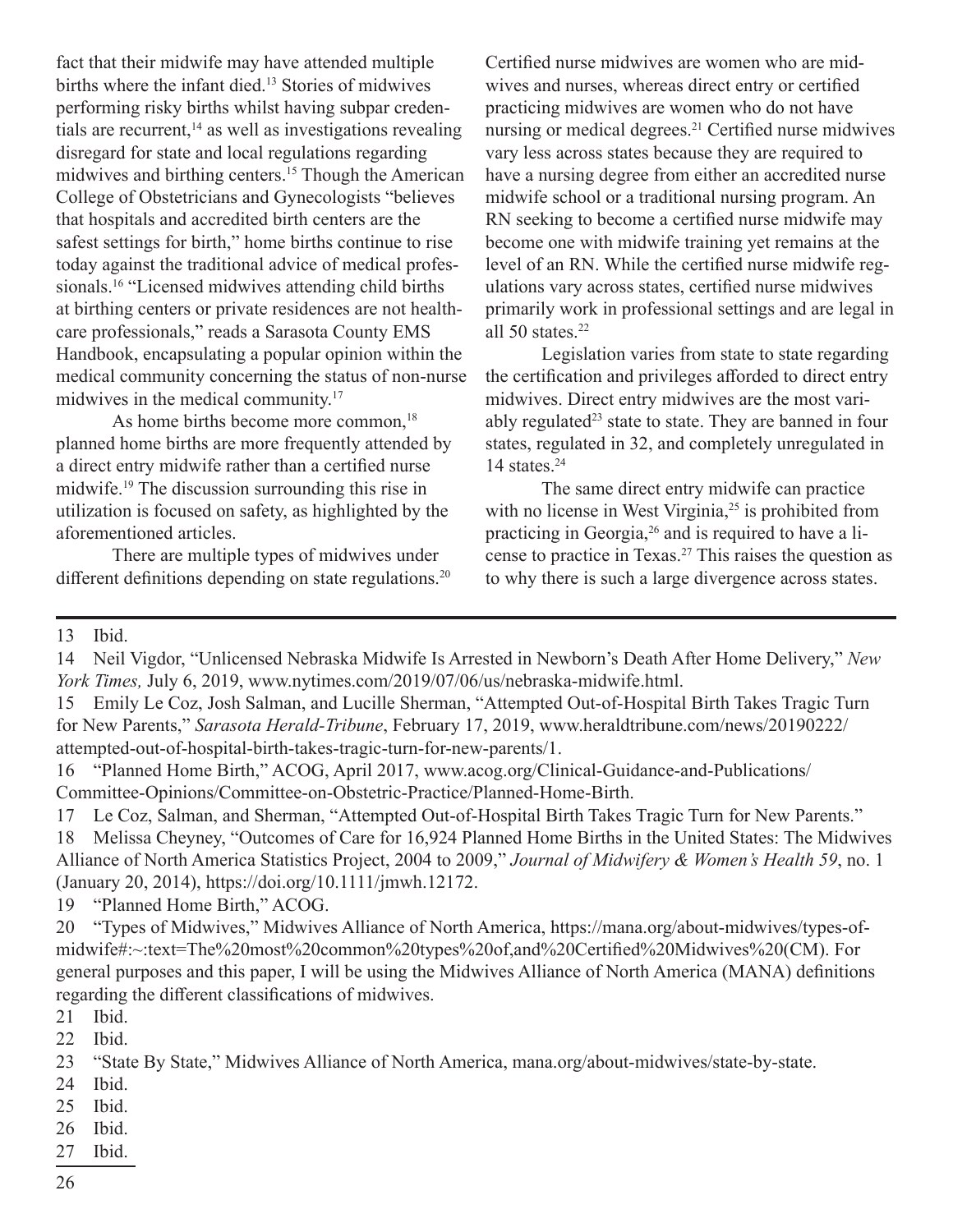This paper will examine the political forces that have shaped the regulations in Georgia, West Virginia, and Texas since they are all states that vote reliably conservative in elections, and are all in the general south of the United States. The South as a case study is intriguing due to its varying stances on reproductive healthcare. The goal was to find out how states generally perceived to be "anti-choice" would monitor and regulate their birth industry. 28

First, this paper will delve into what the various regulations are in each state, if there are any pres-



ent at all. Then, it will work backwards, constructing a timeline of how the current landscape came to be. Once the facts have been established, the differences and similarities witnessed in each state will be analyzed.

#### **A Brief History of Regulation: West Virginia, Georgia, Texas West Virginia**

Within the state of West Virginia, certified nurse midwives are regulated by the state, $29$  but no similar regulations exists for direct entry midwives.<sup>30</sup>

The 1925 West Virginia Code mandated that no one besides a doctor could practice midwifery without being licensed. The license could be issued to anyone over twenty-one years old who was able to read and write, who demonstrated adequate cleanliness habits, and who had either a physician's statement verifying knowledge, or a diploma from a midwifery school.<sup>31</sup>

This code was restructured in 1973 when the American College of Nurse Midwives standards for nurse midwives were advocated for by Delegate Queen, who sponsored a bill to adopt the College's standards in state law. The bill would bring the state up to federal standards and thus make them eligible for more funding for maternal programs in the state.<sup>32</sup> As of 2012, only 40 certified nurse midwives were working in West Virginia;<sup>33</sup> though as of December 2019, only four were found practicing within the state.<sup>34</sup>

In light of this puzzling situation regarding direct entry midwives, correspondence was established with midwife organizations in the area. In reaching out to West Virginia Friends of Midwives, contact was made with a member, Ms.  $N<sub>1</sub><sup>35</sup>$  a certified nurse midwife who is a member of the Midwives Alliance of West Virginia as well.

The first inquiry to Ms. N was in regard to her feelings on the lack of regulation within her state. Her response was surprising. "We have members who have worked on [direct entry midwife] licensure at least 3 different times (in the 1990s, and twice in the late 2000s/early 2010s)," she wrote, illustrating that midwives and their organizations are in favor of state regulation, rather than ambivalent. She went on to reveal that she was personally involved in two efforts to lobby for legislation, and was rebuffed when her

- 32 Ervin S. Queen, Telephone interview by author, May 7, 1989.
- 33 "Online Midwifery Schools Offering CNM Masters Degrees in West Virginia."
- 34 Ibid. I utilized the same search process cited in the article that claimed 40 midwives in 2012.
- 35 A pseudonym is used for privacy's sake.

<sup>28</sup> Carter Sherman, "48 State Legislatures are Now Under Single-Party Control. That Hasn't Happened since 1914," Vice, December 12, 2018, www.vice.com/en\_us/article/vbaxnb/48-state-legislatures-are-now-undersingle-party-control-that-hasnt-happened-since-1914.

<sup>29</sup> "Online Midwifery Schools Offering CNM Masters Degrees in West Virginia," How to Become a Nurse Midwife, www.midwifeschooling.com/west-virginia/.

<sup>30</sup> "State By State," Midwives Alliance of North America.

<sup>31</sup> Uriah Barnes, *Barnes' West Virginia Statutes,* 1925 : *Fully Annotated : Containing Laws of 1923 and 1925* (Charleston: Tribune Printing Co., *1925*), 609.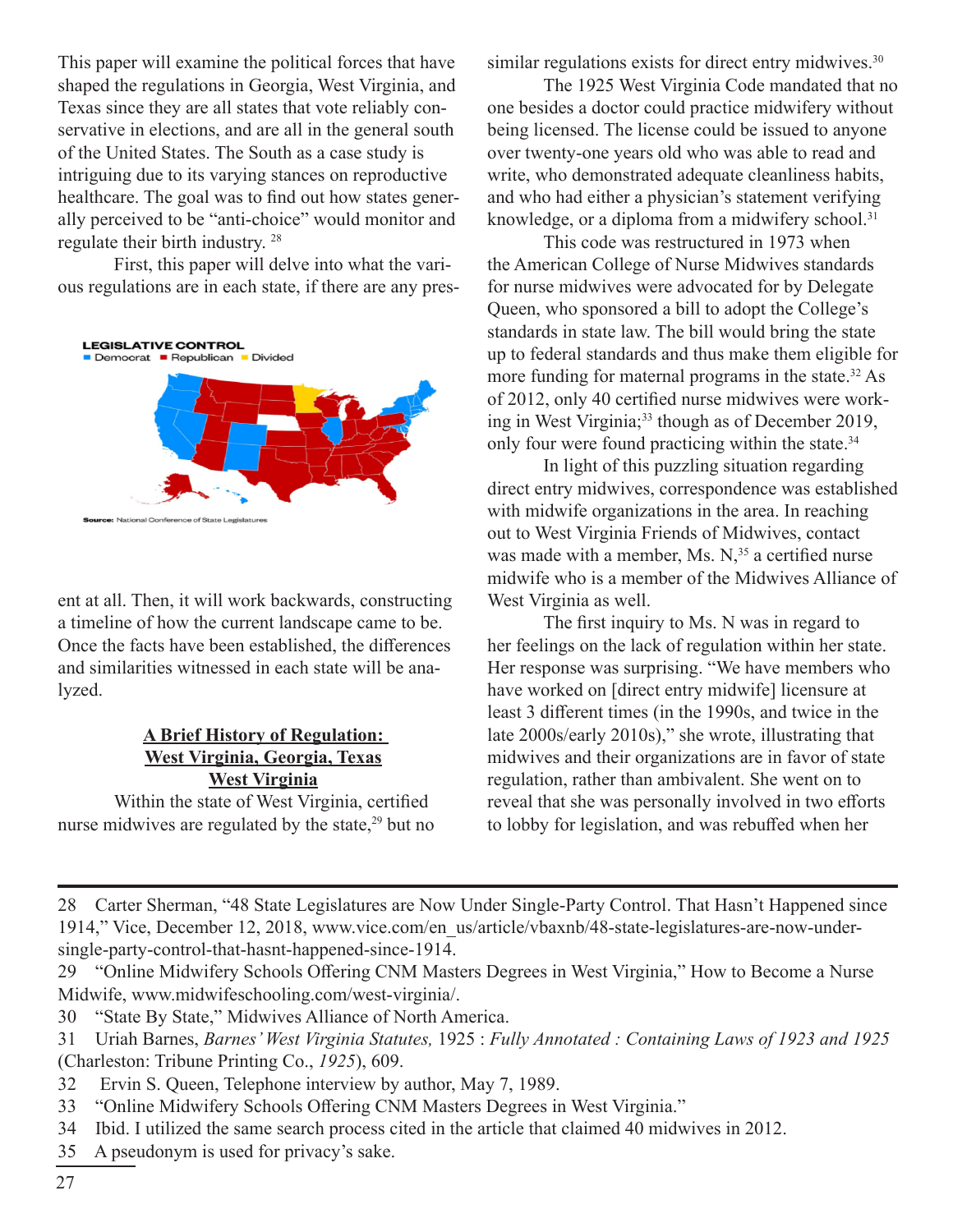organization attempted to submit a "sunrise application."36 The answer received to the sunrise application explained that licensing would not be taken up as an issue regarding direct entry midwives as "there were not enough [direct entry midwives] in [West Virginia] to justify a new regulatory process."37 This placed direct entry midwives in an undesirable position, as they were unable to attract more direct entry midwives due to the lack of clear regulations and oversight, with a legislature that was unwilling to proceed until a larger population was witnessed.

Ms. N assured that West Virginia is not a "wild west" for the few direct entry midwives in practice. Midwife organizations and fellow midwives hold each other accountable and set internal quality controls.

One possibility is that a small population has caused a lack of legislation. In 2015, HB 282938 was introduced in the West Virginia State Legislature. This bill would have imposed minimal regulation and would only require reporting, not licensing. Be that as it may, it failed to pass.

In search of more information on this bill, HB 2829, three of the original four co-sponsors that still serve in the West Virginia State Legislature were contacted, though as of the publication of this paper no response has been received.

The bill would have added an official definition of direct entry midwives to the West Virginia Code, and imposed reporting on those operating as direct entry midwives. The bill would have required direct entry midwives to self-report to the Bureau of Public Health in West Virginia statistics about their involvement in different situations regarding birth annually. These situations included the number of clients, number of stillbirths, number of hospital transfers, and more.<sup>39</sup>

The bill, introduced in the House of the West Virginia Legislature in 2015, passed through the House easily, and was then introduced in the Senate. With no floor votes or readings, the bill was referred to committee and was never reexamined.<sup>40</sup>

#### **Georgia**

In Georgia, it is functionally illegal to be a practicing direct entry midwife.41 There is a framework in place for midwife licensure, though licenses are only issued to individuals with nursing degrees. This makes direct entry midwives and certified midwives nonexistent in the state of Georgia, $42$  whereas certified nurse midwives are allowed and can get licensure through the Georgia state government.<sup>43</sup>

This lack of licensure is enshrined in the law. The Georgia Code reads, "In order to become eligible for a certificate of authority to practice midwifery, applicants shall attend classes and satisfactorily complete courses of instruction therein to be prescribed by the department and shall pass an examination covering such courses."<sup>44</sup> The state has interpreted this statute to mean that nursing school is required, among other things, to be a certified midwife. Thus, the state does not grant licenses to those who do not have nursing degrees, only giving the classification of midwife to certified nurse midwives. Since its 1955 iteration, the Official Code of George has included language regarding the licensure of midwives.<sup>45</sup>

There is advocacy on the ground in Georgia in reaction to the lack of licensure for non-nurse

36 "Sunrise Provisions for Occupational Licensing: A Review,". Institute for Public Policy: Harry S Truman School of Public Affairs, 2016, static1.squarespace.com/static/545815dce4b0d75692c341a8/t/58923a44cd0f68 84a009b2af/1485978181624/Sunrise+Provisions+for+Occupational+Licensing+DRAFT+11.15.16+%281%29. pdf.

37 Ibid.

38 H.B. 2829, Sess. of 2015 (W.Va. 2015), https://www.wvlegislature.gov/bill\_status/bills\_history. cfm?INPUT=2829&year=2015&sessiontype=RS.

39 Ibid.

40 Ibid.

41 "State by State."

42 "Citizens for Midwifery," Status of Midwives and Midwifery, cfmidwifery.org/states/states.aspx?ST=GA.

43 "Online Midwifery Schools Offering CNM Masters Degrees in Georgia," Midwife Schooling, www. midwifeschooling.com/georgia/.

44 O.C.G.A. § 31-26-2.

45 Ibid.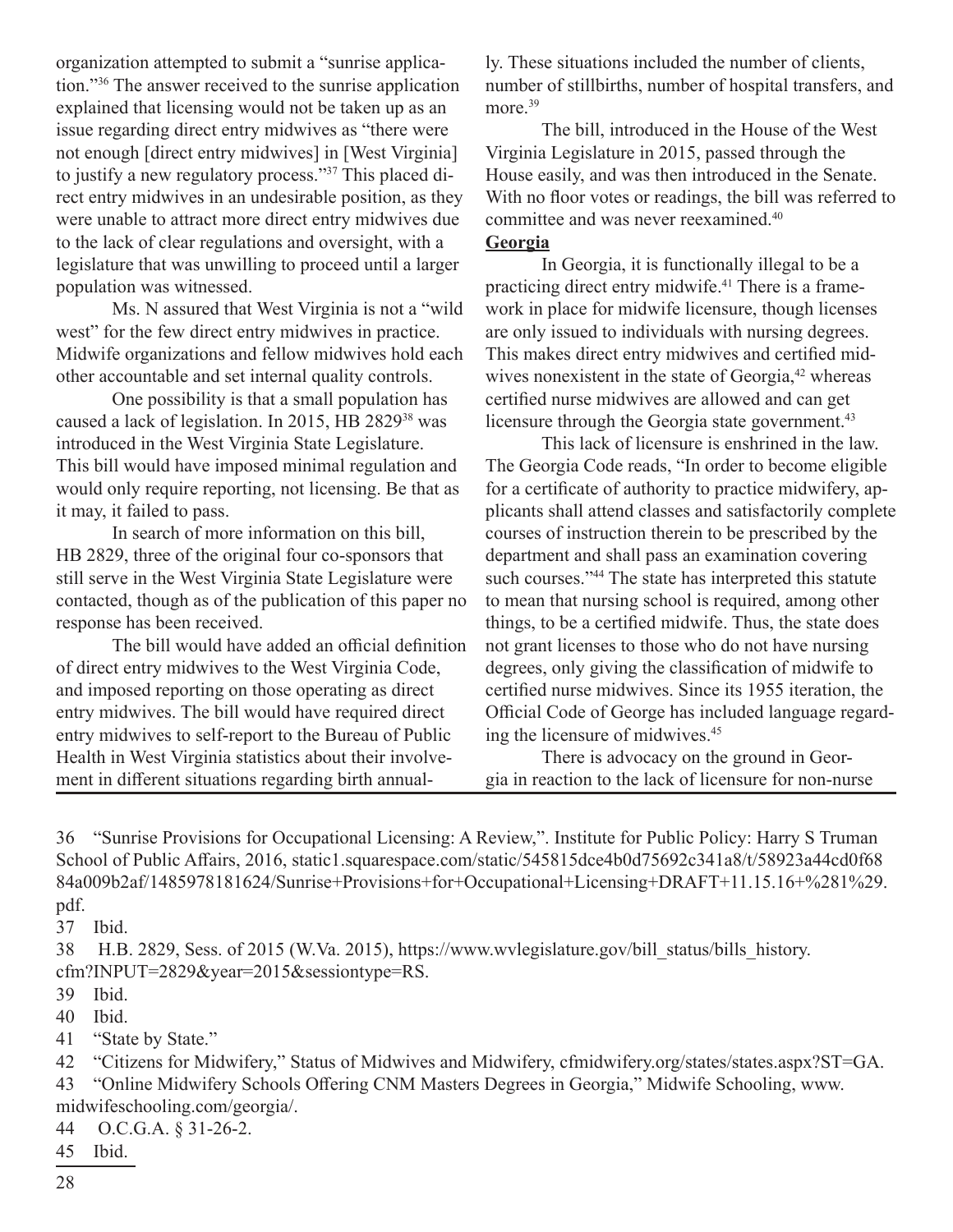midwives in the state. Groups like the Georgia Birth Advocacy Coalition<sup>46</sup> lobby for legislation to allow for the licensure of direct entry midwives, using the narrative of safety. They posit that certified nurse midwives rarely work outside of hospitals and therefore do not serve the community in the same way that direct entry midwives would.

This on the grounds advocacy seems to have had some impact, as a bill, HB 717, was introduced in March of 2019 to the House of the Georgia Legislature with the purpose of amending the state code to allow for the certification of direct entry midwives. HB 717 was placed into the hopper with six co-sponsors. Specifically, the bill would:

Amend Title 31 of the O.C.G.A., relating to health, so as to repeal in its entirety Chapter 26, relating to the practice of midwifery; to amend Title 43 of the O.C.G.A., relating to professions and businesses, so as to provide for the licensure and regulation of midwives; to provide for definitions; to provide for the creation of the Advisory Board for Licensed Midwives; to provide for its membership and duties; to provide for licensure requirements; to provide for related matters; to provide for an effective date; to repeal conflicting laws; and for other purposes.<sup>47</sup>

The bill was given a first read on the floor and assigned to the regulated industries committee on April second. It was reassigned to the health and human services committee on April second, as well.<sup>48</sup> No further action was taken on the bill, as the Georgia General Assembly is only in session from January to April. A Senate version of the bill was introduced in the 2019 legislative session, but failed to garner a second floor reading. SB 267 had two co-sponsors, and was also introduced in April, when it was assigned to

committee and made no further progress.<sup>49</sup> The lack of action taken on the bills renders them essentially moot. To be considered, they would need to be reintroduced in the next session. The bill was introduced so late in the session as to make it virtually impossible for it to get a second floor reading, let alone be passed.<sup>50</sup>

Despite the bill only being in the general assembly for a week, the bill garnered local media attention. With a familiar framing, an article in the Augusta Chronicle opened with the death of a child during birth under midwife care.<sup>51</sup> The author reports on the death of Asa Joy Cruz, who was delivered after two and a half days of labor in her parents' home under midwife care rather than in a hospital. The midwife overseeing the birth was certified with the North America Registry of Midwives, but did not possess a license in Georgia, as she does not have a nursing degree. The article, critical of non-nurse midwives, still lobbies the state to pass HB 717 and impose regulations on direct entry midwives, rather than allowing them to operate in the shadows.

#### **Texas**

In the state of Texas, direct entry midwives are extremely regulated and well documented.<sup>52</sup> The state government keeps a thorough record of licenses awarded to midwives, and lists copious amounts of information on their website.<sup>53</sup> The Department of Health and Human Services' website has data online about the number of direct entry midwives licensed each year and in which county they operate from 2008 on, with data from previous years available upon request. One can also check the license of any practicing midwife to verify their history and certification.<sup>54</sup>

The history of midwifery in Texas has been long documented. In 1924, a State Bureau of Child

augustachronicle.com/opinion/20190930/editorial-midwife-licenses-pose-certifiable-problems. 52 "State By State."

53 "County Supply and Distribution Tables - Direct Entry Midwives," Texas Department of State Health Services, www.dshs.texas.gov/chs/hprc/DEM-lnk.shtm./datamart/login.do.

54 "Online Licensing Services," Texas Department of Licensing and Regulation, vo.licensing.tdlr.texas.gov.

<sup>46</sup> "Midwife Licensure," Georgia Birth Advocacy Coalition, georgiabirth.org/midwife-licensure.

<sup>47</sup> H.B. 717, Sess. of 2015 (Ga. 2019-2020), https://openstates.org/ga/bills/2019\_20/HB717/.

<sup>48</sup> Ibid.

<sup>49</sup> Ibid.

<sup>50</sup> I could not get in contact with any of the co-sponsors of the bill to procure any firsthand information.

<sup>51</sup> "Editorial: Midwife Licenses Pose Certifiable Problems," *Augusta Chronicle,* September 30, 2019, www.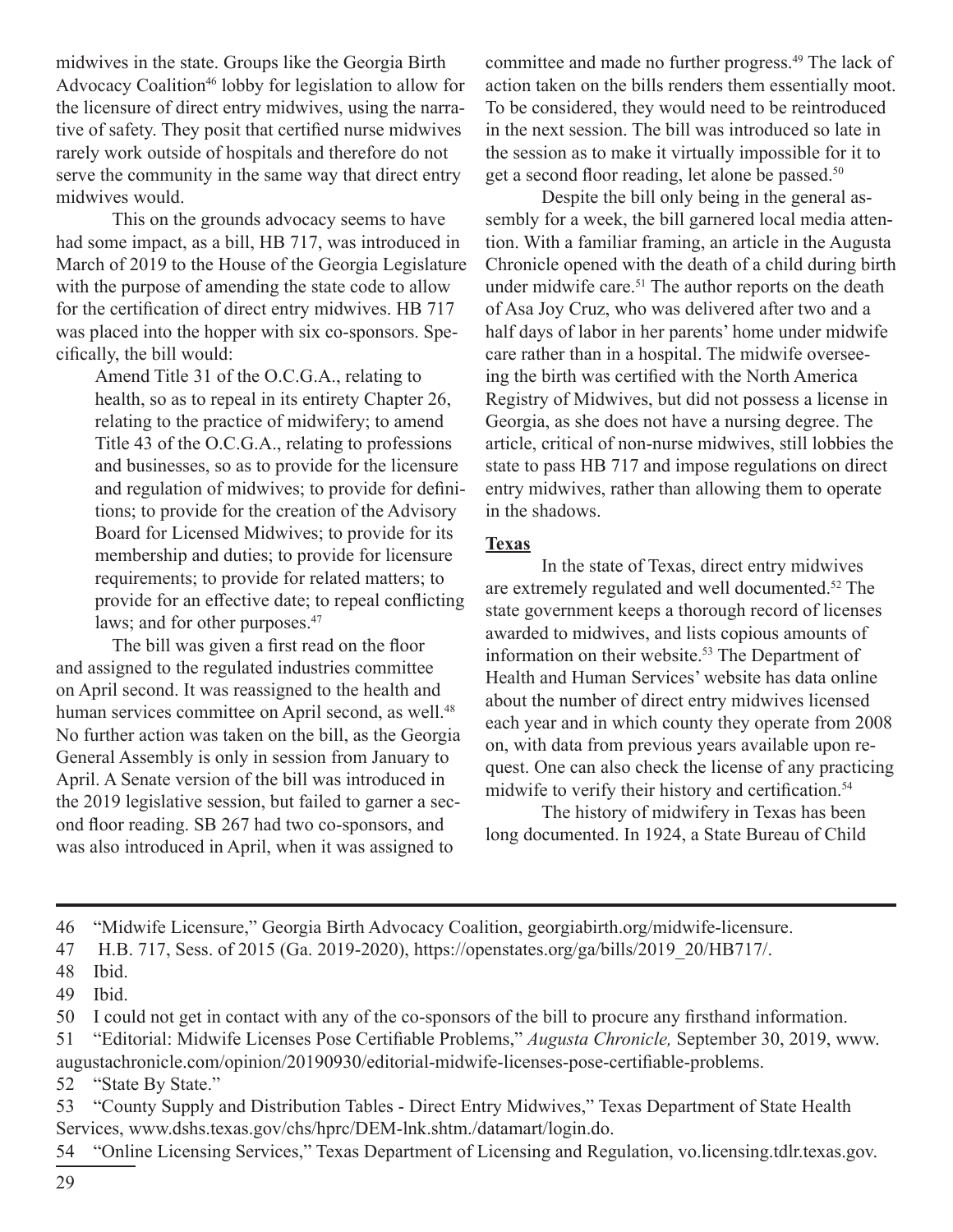Hygiene survey estimated that there were around 4,000 midwives practicing within the state.<sup>55</sup> The midwife tradition is traced back to indigenous Native American people and immigrant women who typically served rural populations. Anyone deemed a midwife was regulated under the Sheppard-Towner Maternity and Infancy Protection Act of 1921, which set in place the requirement of hygiene training.<sup>56</sup> The act expired in 1929 without being renewed. As hospital births gained prominence, the tradition of utilizing midwives was carried on by Latina and indigenous women.

In 1974, midwives established midwife associations for both nurse and lay/direct entry midwives. In 1985, midwives had a resurgence, and the Baylor School of Medicine began to train midwives in a program, the first of its kind in Texas.<sup>57</sup> In 1983, the first regulation of lay/direct entry midwives was introduced: the Lay Midwife Act.<sup>58</sup> This arose out of concern for the lack of regulation with non-nurse midwives, as they were attending a higher number of births.59 In 2015, the statutes were codified into the Texas Occupations Code.<sup>60</sup> The act was then changed to take oversight of midwives from a Texas Midwifery Board, thus giving the authority to the Texas Department of Licensing and Regulation.<sup>61</sup> Before the Texas Midwifery Board was dissolved and transferred, it came under sunset review in the original legislation.<sup>62</sup> With the review coming in the 2005-2006 legislative sessions, the Texas Medical Association weighed in on the practice of direct entry midwives in the state.

The Medical Association shared concerns over the role of direct entry midwives in Texas. "Direct-entry midwives' education is inadequate to ensure the safety of mothers and newborns under these

circumstances," writes the Texas Medical Association, highlighting the fact that midwives are "not medical professionals," nor doctors. The Texas Medical Board had serious concerns about the structuring of the legislation and how direct entry midwives are monitored. They asked that the

> Texas Medical Association (1) work for Texas midwifery rules that specify protocols and standards to be used by practicing direct-entry midwives, including clear standards for the delineation of findings that preclude a woman's or newborn's condition as being classified as normal; (2) push for all direct-entry midwife-assisted pregnancies that are either transferred/ referred for emergency care or have adverse outcomes be reported by the midwife to a midwifery advisory body and the case reviewed by a committee that includes at least one physician; (3) support legislation that requires formal informed consent from clients that clarifies the distinction between direct-entry midwives and certified nurse midwives; and (4) oppose Medicaid reimbursement for direct-entry midwives.<sup>63</sup>

The Texas Medical Association published this request during the initial review of the Texas Midwifery Board, and the suggestions were taken into consideration when the act came up for renewal in the Texas General Assembly. Direct entry midwives are now required to obtain informed consent from patients, highlighting what skills they have and clarifying that they are not, in fact, doctors or nurses.<sup>64</sup>

55 Megan Seaholm, "Midwifery," The Handbook of Texas Online, Texas State Historical Association, June 15, 2010, tshaonline.org/handbook/online/articles/sim02.

57 Ibid.

58 Texas Department of Licensing and Regulation, Midwives: Texas Midwifery Basic

Information and Instructor Manual (Austin: TDLR, April 2018), www.tdlr.texas.gov/midwives/forms/MID005. pdf.

- 59 Seaholm, "Midwifery."
- 60 Texas Department of Licensing and Regulation, "Midwives."
- 61 Ibid.

62 Realini, Janet, "Direct-Entry Midwives' Scope of Practice: Report of Committee on Maternal and Perinatal Health," (Austin: Texas Medical Association, 2006). www.texmed.org/Template.aspx?id=4878.

63 Ibid.

64 Texas Department of Licensing and Regulation, "Midwives."

<sup>56</sup> Ibid.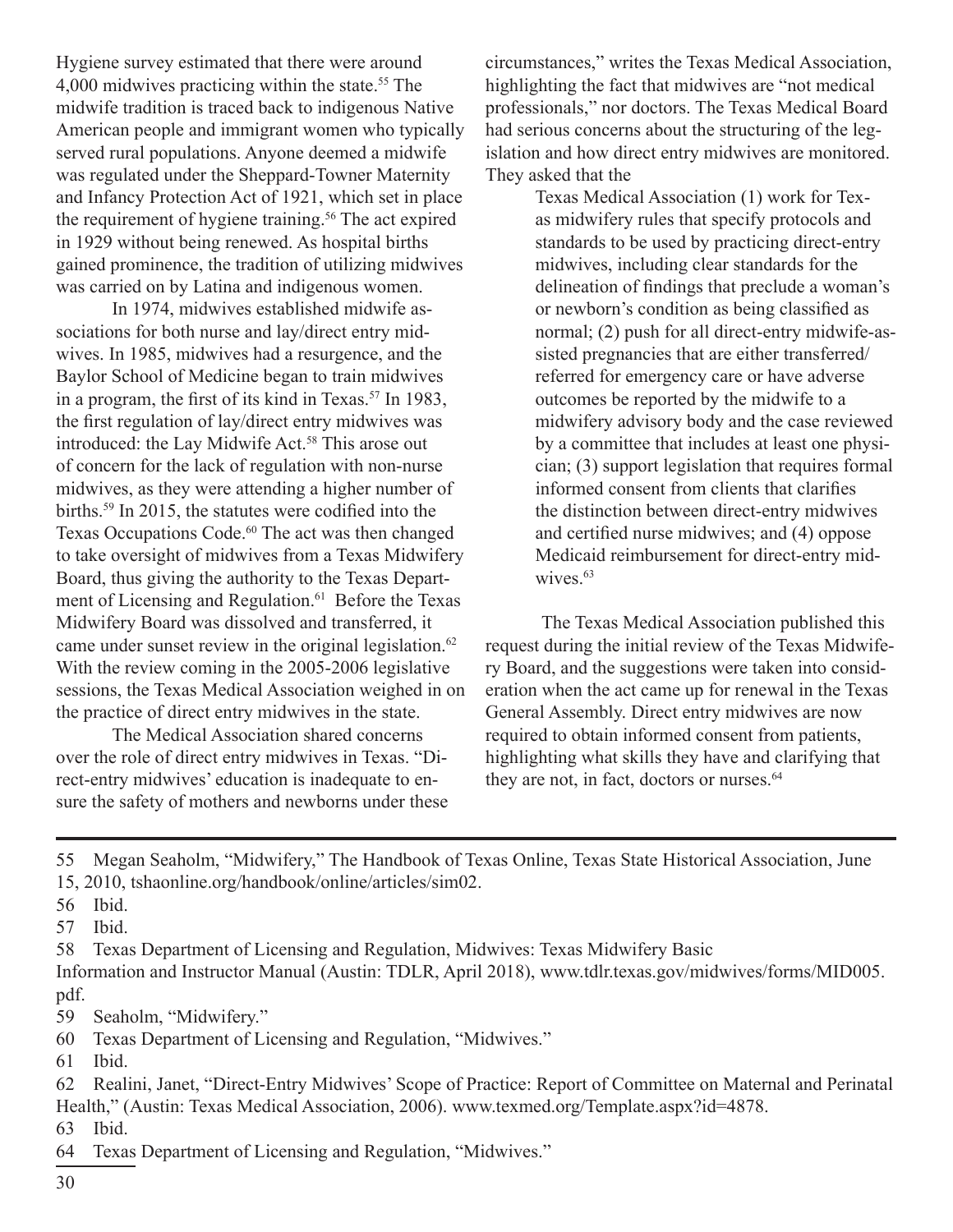#### **Analysis & Observations**

When analyzing the layout of these three different states in regards to how they regulate direct entry midwives, no clear cut pattern begins to emerge as to why each state has taken the route it has. There is no course defining factor that changed Georgia from a state that wholeheartedly embraced direct entry midwives into one that bans them. There is no focusing event that defines these southern states, only a history <sup>65</sup> of doing what was done in the past, with minor adjustments. This is born out in the conclusions when states do attempt to change their laws regarding direct entry midwives.

HB 2829 failed in the West Virginia House of Representatives despite the fact that it would have imposed no regulations, just an impetus on direct entry midwives to report to the state some statistics about their operations. They have no licensure or requirements, and yet even this bill failed to pass the state legislature.

The same can be seen regarding HB 717 in Georgia. The bill would have changed the status regarding direct entry midwives from unacknowledged by the state to allowing for a regulatory process that would allow them to operate legally in Georgia. The bill, despite having numerous co-sponsors in the Georgia House and Senate, failed.

So why has Texas, a state similar in its representative philosophy and make, succeeded in enacting such a robust regulatory system where Georgia and West Virginia have failed? It is hypothesized that the answer lies in the entrenchment of the current process regarding midwives, a lack of focusing events, and a lack of a substantial base pushing for change.

The history of midwifery in Texas is especially strong due to the prominence of immigrant and indigenous women, as well as the rural nature of the state. Due to these factors, midwives flourished in a time before there were even any classifications for them. In 1924, a state survey found that 4,000 midwives were practicing within the state of Texas,  $66$  a number that is unheard of today. Midwives, in all their current classification, are counted and regulated in Texas today because they always have been. There is no coalition arguing for a lack of licensure for them, and very few

**Midwife policies state by state** 



circumstances that could lead to this group forming. With no fight for a repeal of the regulations in Texas, the current regulations stand.

Whereas the "let things stand" philosophy can help to explain Texas' policies, it can also help to explain the policies in West Virginia. As gleaned from people on the ground, there is a willingness to accept and lobby for change from the direct entry and nurse midwives on the ground, and yet not enough interest on the part of legislature and state regulators. This creates a feedback loop that prevents any progress from being made. The state refuses to regulate direct entry midwives, therefore discouraging them from establishing a practice in a state that refuses to differentiate or legitimize them. The state then refuses to regulate on the basis that there is not enough of a demand. It is an easy path to take no action. With a lack of true focusing events or a surge in the direct entry midwife population, it is not likely that anything will change on the ground in the near future.

Whereas Texas and West Virginia are cases that can be surmised with the concepts of entrenchment and inaction being easier than action, Georgia presents a unique challenge. With Georgia, change is needed from governmental structure to allow direct entry midwives to practice at all. Despite there being multiple co-sponsors in the House and Senate in the Georgia General Assembly, the bill was presented so late as to make it virtually impossible for it to be passed in either house. This signifies that there is either a strong enough lobby that pushed legislators to act, possibly leading to real change, or that a powerful

65 Erin Alberty, "Legal Problems Sent Midwife to Utah, Where Another Baby Died," *Salt Lake Tribune*, September 23, 2017, archive.sltrib.com/article.php?id=56739550&itype=cmsid. 66 Seaholm.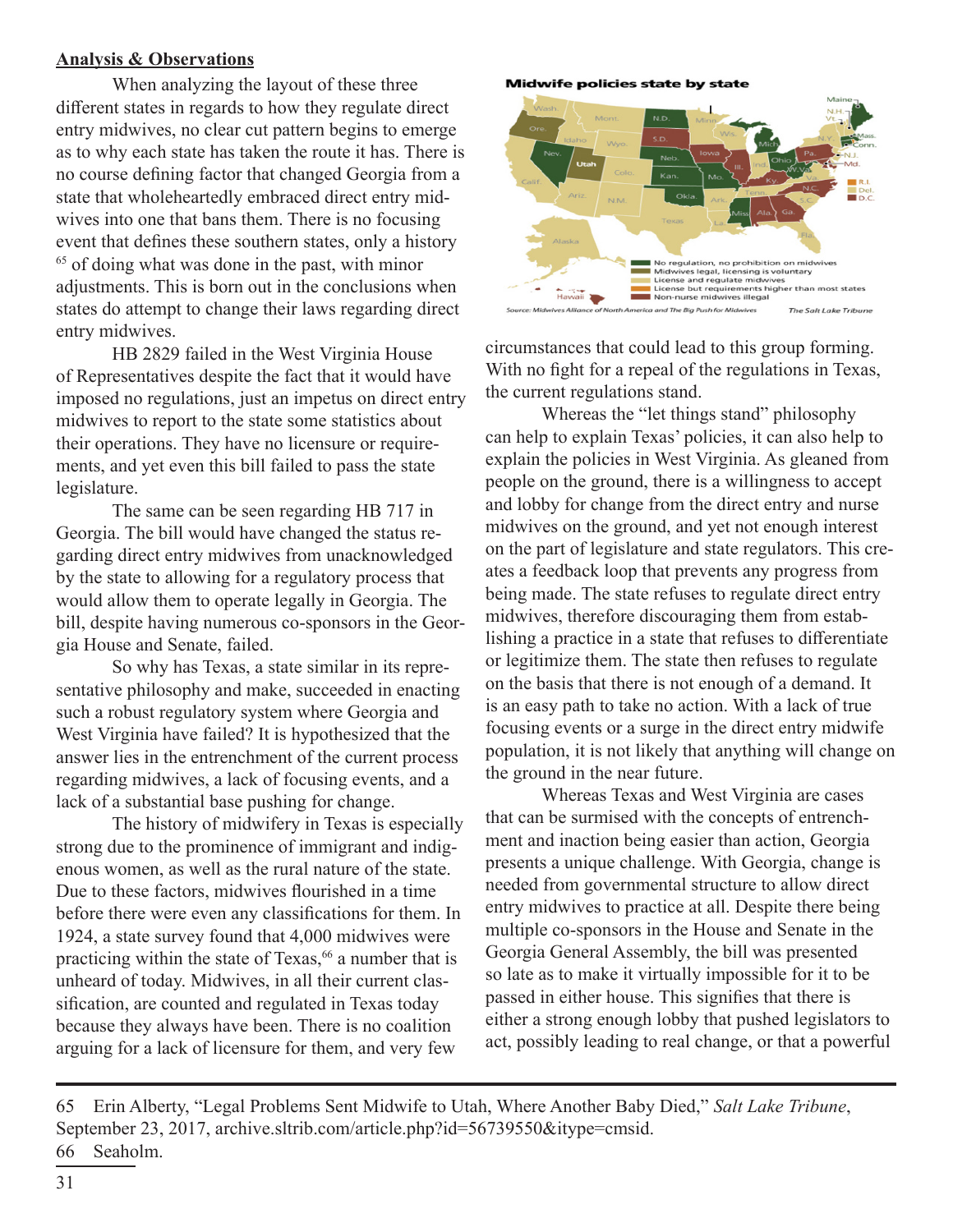special interest or focusing event pushed legislators to act immediately, despite the lateness in the legislative period. Special interests like medical associations and boards being against furthering midwives recognition can be viewed as a cause of the stall in Georgia. Ground roots interest may come from the fact that the board of nurses that issues midwives licenses in Georgia was granted the power to levy 500 dollar fines on those who claim to be midwives without having a nursing degree.67 This enflamed the debate in Georgia over direct entry and certified midwives, who (in general) hold animosity toward the nurse midwives who struggle less with state recognition. The lack of substantive action in Georgia can be attributed to the on the ground tension between nurse and non-nurse midwives.

The influence of strong anti-direct entry midwife lobbies may have prompted the legislators to introduce the bill so late, as well. In filing the legislation, representatives can take back to their constituents that they did *something*, while simultaneously ensuring that the bill never makes any real progress to appease the medical lobby/direct entry midwife detractors.

Whereas the Georgia Department of Public Health is against issuing licenses to non-nurse midwives,<sup>68</sup> Representative Buddy Carter (GA-1) introduced the BABIES act in Congress in 2019, which would provide funding for birthing centers following the "birth center model of midwifery-led care."69 This back and forth between state and federal legislators, nurse midwives, and non-nurse midwives illustrates that this issue is under scrutiny in Georgia and will continue to be fought. Overall, the topic of safety is one that continues to be focused on, and this is one reason the debate in Georgia is ongoing. No representative wants to be held responsible for legalizing non-nurse midwives if/when a child dies or a mistake happens in their care. At the same time, advocates argue for the positive outcomes that direct entry midwives deliver statistically, and that their legalization would help with the shortage of medical professionals dealing with birthing issues in areas of the state.

Despite the current debates, the midwives have yet to prevail, in part due to their lack of organization and political capital. Midwife organizations can be found in Georgia, yet these women are not doctors or nurses, and more often than not do not have the connections that being a medical professional provides.

In contrast, a look at why Texas allows strong regulation despite the fact that medical associations are against direct entry midwives is necessary. It can be argued that it is for the same reasons insurance companies adapted to The Affordable Care Act: the regulation of midwives was happening, so instead of continuing to fight, they got into the business of shaping the standards and legislation. Overall, direct entry midwives do not have the hospital and medical lobbies behind them. In fact, these strong lobbies are against the legalization of direct entry midwives in the state. Direct entry midwives in Georgia are fighting a larger, more well-funded interest group, making progress slow and difficult.

The situations being faced by midwives in the states of Georgia and West Virginia are the ones most compelling, as they illustrate groups asking the government for regulation, and being denied. A change in the system being denied is a situation that is applicable to varying situations regarding healthcare. Whereas policy changes regarding long term care or other healthcare reforms usually require tax increases, the legalization of midwives does not require funding, begging the question if a perceptive path forward for midwives is a ballot initiative approach in places like Georgia.

#### **Implications**

Overall, these case studies illustrate how pervasive the philosophy of "if it is not broken, do not fix it" is statewide within United States politics and government. There is no compelling evidence in Texas that would indicate that — had it not established regulation early in its state history - it would not be identical to West Virginia: without guidelines and with no plans for implementation. Likely, the only state

67 Jim Manley and Caleb Trotter, "Call the Midwife - but Not If You Live in Georgia," The Hill, December 26, 2019, thehill.com/opinion/healthcare/474216-call-the-midwife-but-not-if-you-live-in-georgia. 68 Georgia Department of Public Health, *Notice of Proposed Rulemaking*, Atlanta, GA: Department of Public Health, September 11, 2015. dph.georgia.gov/sites/dph.georgia.gov/files/1338\_001.pdf. 69 Press Release Desk, "Rep. Clark Intros Bill To Expand Access To Birth Centers," *Woburn, MA Patch.* November 21, 2019, patch.com/massachusetts/woburn/rep-clark-intros-bill-expand-access-birth-centers.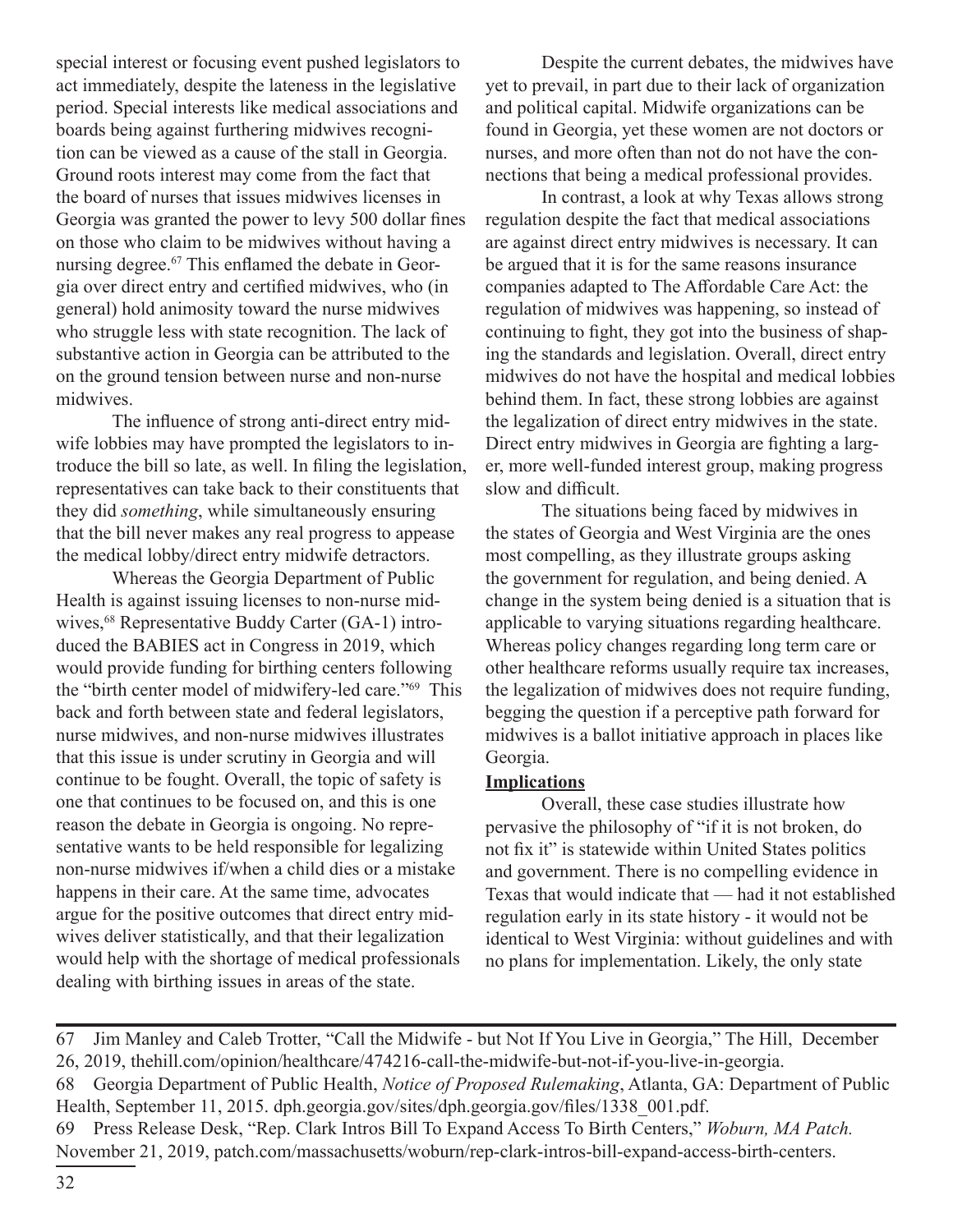with potential for change anytime soon is Georgia, which exemplifies how conflict and debate can lead to change.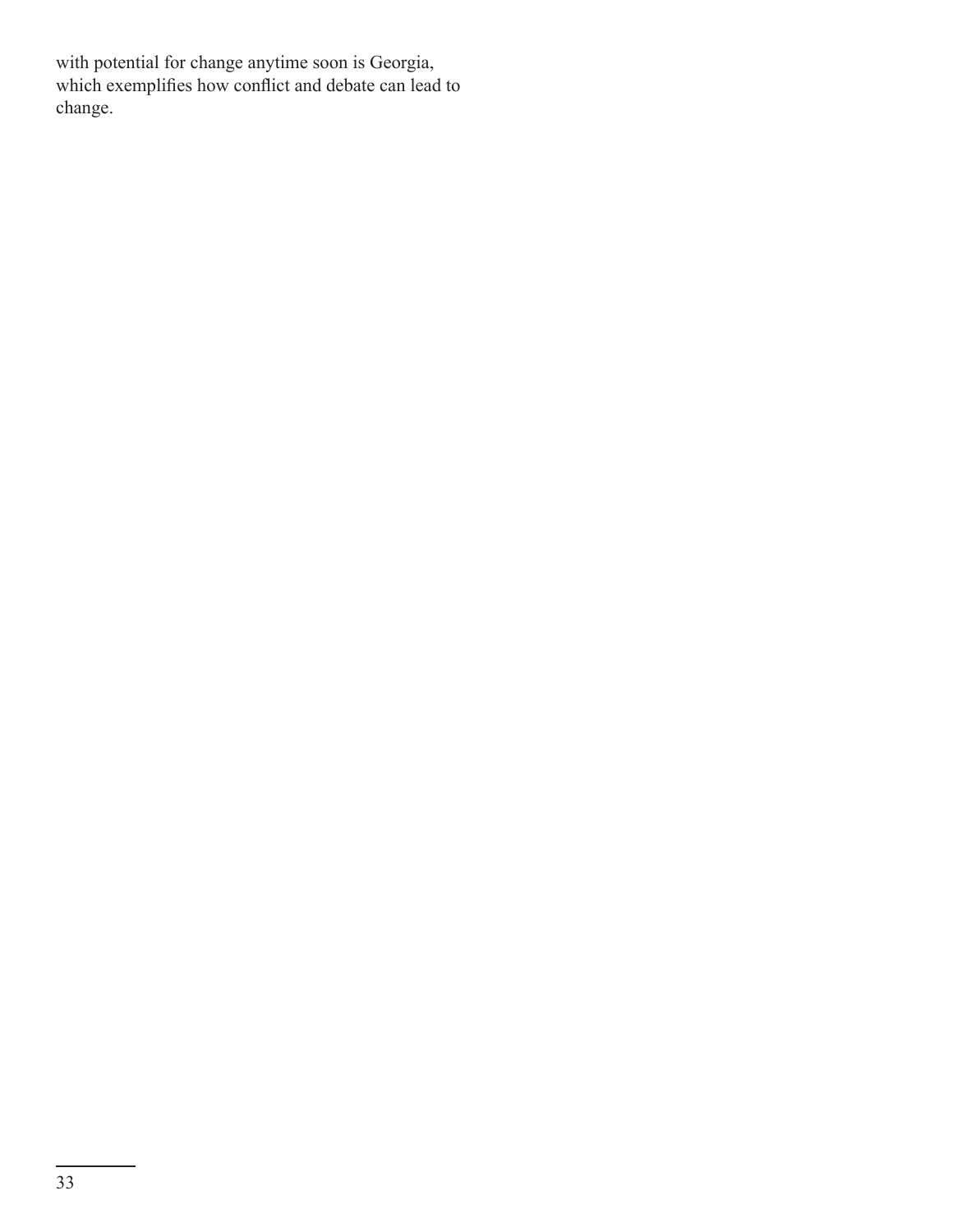# **Bibliography**

- Alberty, Erin. "Legal Problems Sent Midwife to Utah, Where Another Baby Died." *Salt Lake Tribune,* September 23, 2017. archive.sltrib.com/article.php?id=56739550&itype=cmsid.
- Belluck, Pam. "As Home Births Grow in U.S., a New Study Examines the Risks." *New York Times,* De cember 31, 2015. www.nytimes.com/2015/12/31/health/as-home-births-grow-in-us-a-newstudy-examines-the-risks.html.
- Bovbjerg, Marit L. "Perspectives on Risk: Assessment of Risk Profiles and Outcomes among Women Planning Community Birth in the United States." *Birth 44,* no. 3 (September 2017): 209– 221. https://doi.org/10.1111/birt.12288.
- Cheyney, Melissa, Marit Bovbjerg, Courtney Everson, Wendy Gordon, Darcy Hannibal, and Saraswathi Vedam. "Outcomes of Care for 16,924 Planned Home Births in the United States: The Midwives Alliance of North America Statistics Project, 2004 to 2009." *Journal of Midwifery and Women's Health* 59, no. 1 (January 20, 2014). https://doi.org/10.1111/jmwh.12172.
- "Citizens for Midwifery." Status of Midwives and Midwifery. www.cfmidwifery.org/states/states. aspx?ST=GA.
- "County Supply and Distribution Tables Direct Entry Midwives." Texas Department of State Health Se vices. Last modified February 5. 2021 www.dshs.texas.gov/chs/hprc/DEM-lnk.shtm./datamart/lo in.do.
- Coz, Emily Le, Josh Salman, and Lucille Sherman. "Attempted out-of-Hospital Birth Takes Tragic Turn for New Parents." *Sarasota Herald-Tribun*e, February 17, 2019. www.heraldtribune.com news/20190222/attempted-out-of-hospital-birth-takes-tragic-turn-for-new-parents/1.
- Cutts, Jen. "Confession: My Home Birth Sucked." *Today's Parent,* January 19, 2017. www.todaysparent com/pregnancy/confession-my-home-birth-sucked/.
- "Editorial: Midwife Licenses Pose Certifiable Problems." *Augusta Chronicle.* September 30, 2019. www augustachronicle.com/opinion/20190930/editorial-midwife-licenses-pose-certifiable-problems.

Ervin S. Queen. Telephone interview by author. May 7, 1989.

- Friedman, Danielle. "Home Birth Nightmares: Mothers Share Their Stories." *Daily Beast.* September 9, 2010. www.thedailybeast.com/home-birth-nightmares-mothers-share-their-stories.
- Georgia Department of Public Health. *Notice of Proposed Rulemaking*, Atlanta, GA: Department of Public Health, September 11, 2015. dph.georgia.gov/sites/dph.georgia.gov/files/1338\_001.pdf.
- Georgia Licensed Midwife Act. HB 717. 31 O.C.G.A.
- H.B. 2829. Committee on Health and Human Resources. (W.V. 2015).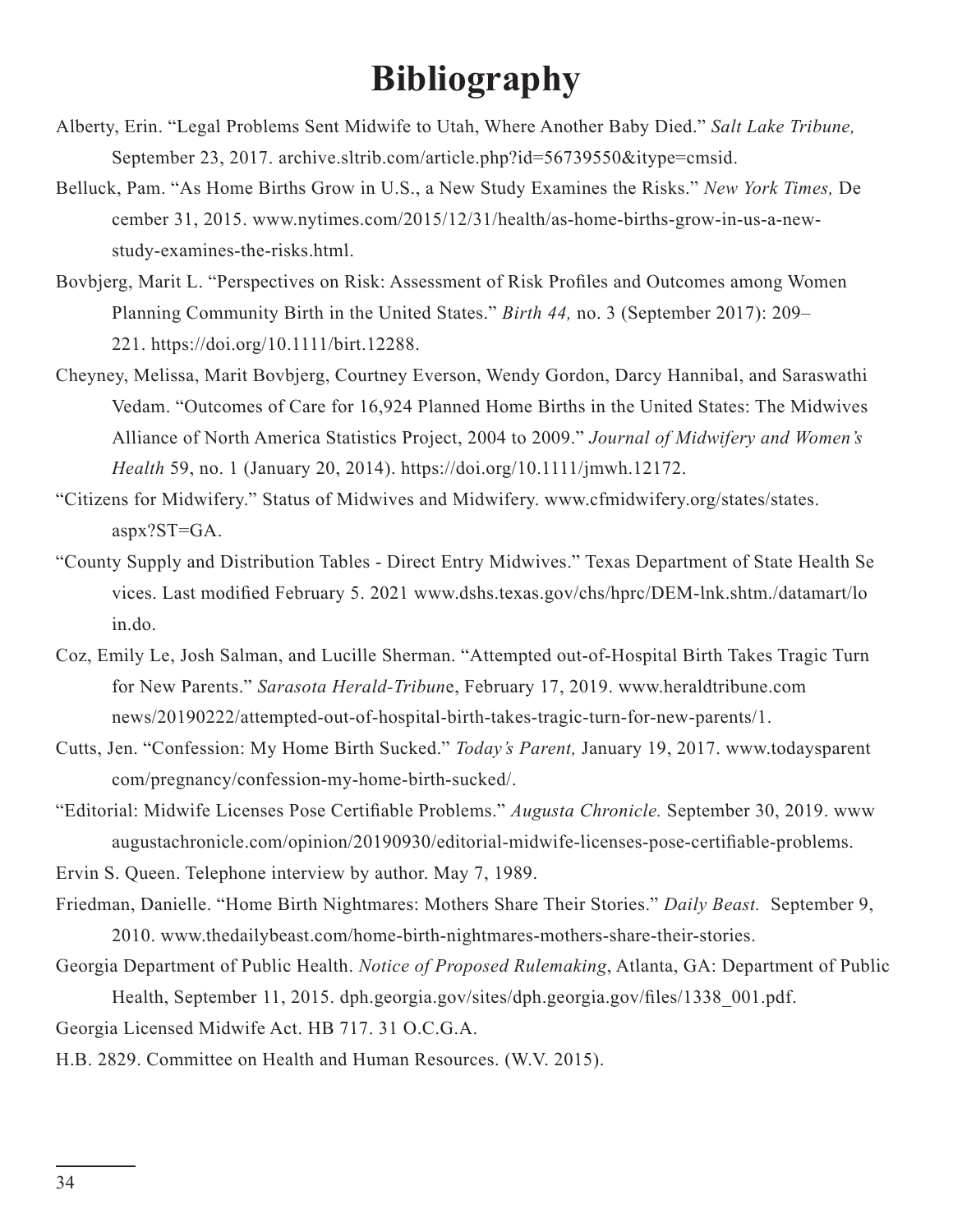- "Home Birth: Know the Pros and Cons." Mayo Clinic. Mayo Foundation for Medical Education and Re search. October 13, 2018. www.mayoclinic.org/healthy-lifestyle/labor-and-delivery/in-depth/homebirth/art-20046878.
- MacDorman, Marian F, and Eugene Declercq. "Trends and State Variations in Out-of-Hospital Births in the United States, 2004-2017." *Birth: Issues in Perinatal Care* 46, no. 2 (June 2019): 279–288. https://doi.org/10.1111/birt.12411.
- Manley, Jim and Caleb Trotter. "Call the Midwife but Not If You Live in Georgia." *The Hill*, December 26, 2019. thehill.com/opinion/healthcare/474216-call-the-midwife-but-not-if-you-live-in-georgia.

"Midwife Licensure." Georgia Birth Advocacy Coalition. georgiabirth.org/midwife-licensure.

O.C.G.A. (2019).

- "Online Midwifery Schools Offering CNM Masters Degrees in Georgia." Midwife Schooling. www.midwifeschooling.com/georgia/.
- "Online Midwifery Schools Offering CNM Masters Degrees in West Virginia." How to Become a Nurse Midwife. www.midwifeschooling.com/west-virginia/.

"Online Licensing Services." Texas Department of Licensing and Regulation. vo.licensing.tdlr.texas.gov.

Park, Madison. "Home Births: No Drugs, No Doctors, Lots of Controversy." CNN, August 9,

2010. www.cnn.com/2010/HEALTH/08/09/home.births.debate/index.html.

"Planned Home Birth." ACOG. April 2017. www.acog.org/Clinical-Guidance-and-Publications/Commit tee-Opinions/Committee-on-Obstetric-Practice/Planned-Home-Birth.

Practice of Midwifery, 31 O.C.G.A ch. 26 § 31-26-2 (2010).

- Press Release Desk. "Rep. Clark Intros Bill To Expand Access To Birth Centers." *Woburn, MA Patch*, No vember 21, 2019. patch.com/massachusetts/woburn/rep-clark-intros-bill-expand-access-birth-cen ters.
- Realini, Janet. *Direct-Entry Midwives' Scope of Practice:* Report of Committee on Maternal and Perinatal Health. Austin, TX: Texas Medical Association, 2006. www.texmed.org/ Template.aspx?id=4878.
- Seaholm, Megan. "Midwifery." *Handbook of Texas Online.* Texas State Historical Association. June 15, 2010. tshaonline.org/handbook/online/articles/sim02.
- Sherman, Carter. "48 State Legislatures Are Now under Single-Party Control. That Hasn't Happened since 1914." *Vice,* December 12, 2018. www.vice.com/en\_us/article/vbaxnb/48-state-legislatures-arenow-under-single-party-control-that-hasnt-happened-since-1914.
- "State By State." Midwives Alliance of North America. mana.org/about-midwives/state-by-state.

"Sunrise Provisions for Occupational Licensing: A Review. Institute for Public Pol

icy: Harry S Truman School of Public Affairs, 2016, static1.squarespace.com/static/545815dce4b 0d75692c341a8/t/58923a44cd0f6884a009b2af/1485978181624/Sunrise+Provisions+for+Occupa tional+Licensing+DRAFT+11.15.16+%281%29.pdf.